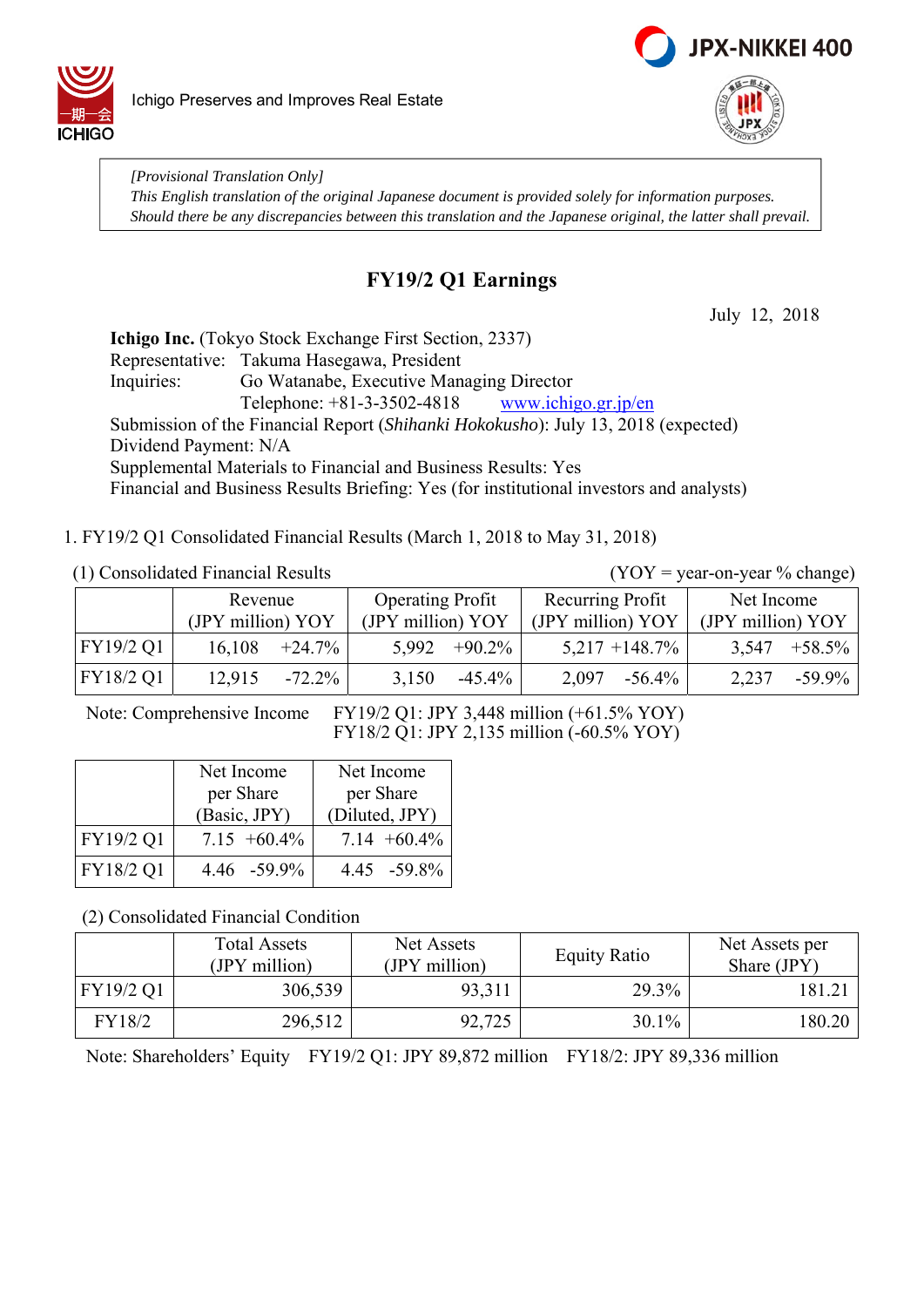#### (3) Consolidated Cash Flow

|           | Cash Flow from<br>Operations<br>(JPY million) | Cash Flow from<br>Investments<br>(JPY million) | Cash Flow from<br>Financing<br>(JPY million) | Cash and Cash<br>Equivalents<br>(JPY million) |
|-----------|-----------------------------------------------|------------------------------------------------|----------------------------------------------|-----------------------------------------------|
| FY19/2 Q1 | 1,772                                         | $-953$                                         | 7,433                                        | 46,857                                        |
| FY18/2 Q1 | $-3,368$                                      | 727                                            | 1,198                                        | 39,232                                        |

Note: Cash Flow from Operations excluding impact of growth in Real Estate for Sale FY19/2 Q1: JPY 5,516 million FY18/2 Q1: JPY 1,882 million

#### 2. Dividends

|                      |       |                                       | Dividend per Share (JPY) |       | Total                     |              | Dividend on                                                            |
|----------------------|-------|---------------------------------------|--------------------------|-------|---------------------------|--------------|------------------------------------------------------------------------|
|                      | First | Quarter   Quarter   Quarter   Quarter | Second Third Fourth      | Total | Dividend<br>(JPY million) | Payout Ratio | <b>Equity Ratio</b><br>$ $ (Consolidated) $ $ (Consolidated)<br>$(\%)$ |
| FY18/2               |       |                                       |                          |       | 2,974                     | 21.3%        |                                                                        |
| FY19/2<br>(Forecast) |       |                                       |                          |       |                           | 23.3%        |                                                                        |

Revisions to the previously announced forecast: None

### 3. FY19/2 Full-Year Consolidated Earnings Forecast (March 1, 2018 to February 28, 2019)

 $(YOY = year-on-year \% change)$ 

|        | <b>Operating Profit</b><br>(JPY million) YOY |           | Recurring Profit<br>(JPY million) YOY |           | Net Income<br>(JPY million) YOY |          | Net Income per<br>Share $(JPY)$ |          |
|--------|----------------------------------------------|-----------|---------------------------------------|-----------|---------------------------------|----------|---------------------------------|----------|
| FY19/2 | 25,000                                       | $+19.9\%$ | 22,000                                | $+14.7\%$ | 15,000                          | $+7.0\%$ | 30.10                           | $+7.0\%$ |

Revisions to the previously announced forecast: None

Note: Ichigo provides a full-year earnings forecast, but not a half-year forecast, because Ichigo believes the longer full-year forecast is more consistent with global best practice and the focus of Japan's Corporate Governance Code on growing long-term sustainable corporate value. In addition, Ichigo is focused on growing earnings (not revenue), with a particular focus on growing long-term EPS, so from this year Ichigo is not issuing a Revenue forecast.

### 4. Other

| (1) Changes in significant consolidated subsidiaries<br>(material changes in scope of consolidation): | Yes                      |
|-------------------------------------------------------------------------------------------------------|--------------------------|
| New subsidiaries $(1)$ :                                                                              | Hakata GK Tokumei Kumiai |
| Subsidiaries removed from consolidation:                                                              | None                     |
| (2) Special accounting treatments applied to<br>consolidated financial statements:                    | Yes                      |

(3) Changes in accounting standards/principles, changes in accounting estimates, and revisions to previous financial statements

| (i) Changes in accounting standards/principles:             | None |
|-------------------------------------------------------------|------|
| (ii) Changes in accounting principles other than the above: | None |
| (iii) Changes in accounting estimates:                      | None |
| (iv) Revisions of previous financial statements:            | None |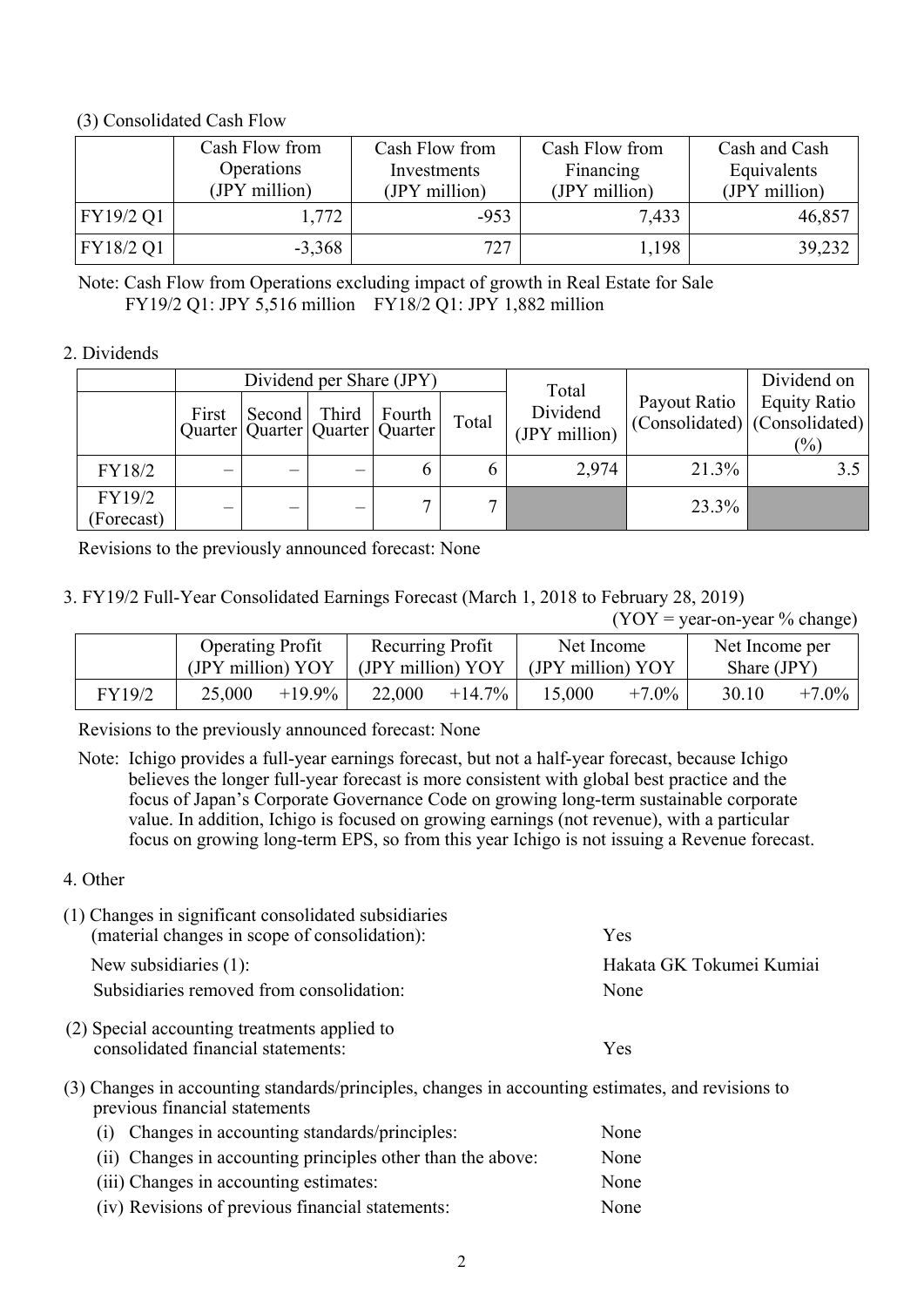#### (4) Number of outstanding common shares

(i) Number of outstanding shares including treasury shares

| FY19/2 Q1:                     | 504,666,200                                |
|--------------------------------|--------------------------------------------|
| FY18/2:                        | 504,484,200                                |
| (ii) Number of treasury shares |                                            |
| FY19/2 Q1:                     | 8,706,500                                  |
| FY18/2:                        | 8,706,500                                  |
|                                | (iii) Average number of outstanding shares |
| FY19/2 Q1:                     | 495,835,604                                |
| FY18/2 Q1:                     | 501,810,195                                |

#### Note on Appropriate Use of Forecasts

Forward-looking statements contained in these materials are based on judgments regarding information that was available to Ichigo as of the announcement date. However, these statements involve risk and uncertainties, and actual earnings may differ significantly from the indicated forecasts.

#### Segment Information

Asset Management generates fee income via the management of Ichigo Office (8975), Ichigo Hotel (3463), Ichigo Green (9282), and providing real estate services related to real estate acquisition, operations, and disposition.

Value-Add preserves and improves real estate. Ichigo receives rental income during the period it carries out its value-add, along with earning profits on sale that reflect the real estate's higher value after the value-add is complete.

Clean Energy is utility-scale solar power production that supplies clean energy and brings productive use to idle land.

Note: From FY19/2, the Other segment has been eliminated and its remaining items allocated to other segments and adjustments, because Ichigo finished selling off the legacy overseas private equity assets which had been the material constituents of Other in FY18/2. To facilitate comparison to FY19/2, the FY18/2 data on p. 11 has thus been restated with the Other segment eliminated.

### Change in Accounting Treatment of Non-Recourse Loan Expenses from Cost of Goods Sold to Non-Operating Expenses

From FY19/2, non-recourse loan interest expenses (and related costs) are accounted as Non-Operating Expenses. Previously, in view of the non-recourse nature of the debt they had been included in Cost of Goods Sold, but treating them equivalently to corporate loan interest expenses (which are accounted as Non-Operating Expenses) will unify and simplify the accounting treatment.

To facilitate comparison to FY19/2, the FY18/2 data on pp. 1 & 6-9 has thus been restated under this accounting treatment. Cost of Goods Sold thus decreases by JPY 340 million and Gross Profit and Operating Profit increase by JPY 340 million. Within Non-Operating Expenses, Interest Expense, Debt-Financing Related Fees, and Mark-to-Market Loss on Long-Term Interest Rate Hedges increase by JPY 275 million, JPY 35 million, and JPY 29 million, respectively. Within Cash Flow from Operations, Interest Expense, Decrease (Increase) in Prepaid Expenses, Increase (Decrease) in Accounts Payable, Other, and Interest Expense Paid increase by JPY 275 million, JPY 72 million, JPY 206 million, JPY 35 million, and JPY 444 million, respectively.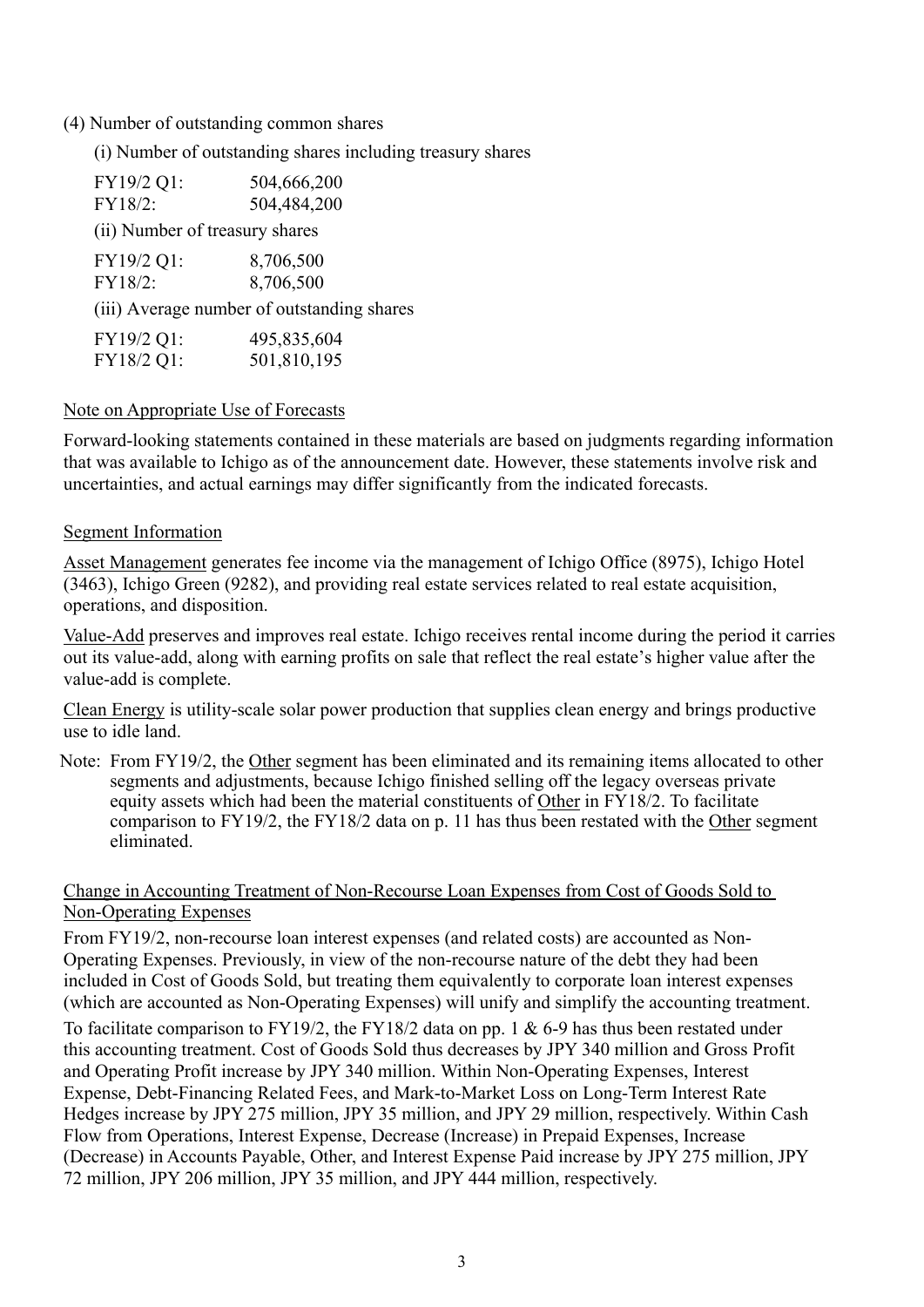# **Consolidated Balance Sheet (FY19/2 Q1)**

|                                             | FY18/2         | FY19/2 Q1      |
|---------------------------------------------|----------------|----------------|
|                                             | (Feb 28, 2018) | (May 31, 2018) |
| <b>Assets</b>                               |                |                |
| <b>Current Assets</b>                       |                |                |
| Cash and cash equivalents                   | 45,510         | 53,045         |
| Trade notes and accounts receivable         | 1,097          | 1,426          |
| Operational loan investments                | 1,324          | 1,324          |
| Operational securities investments          | $\overline{2}$ | 1,290          |
| Real estate for sale                        | 180,789        | 181,592        |
| Deferred tax assets                         | 342            | 344            |
| Other                                       | 2,643          | 2,252          |
| Less: allowance for doubtful accounts       | $-28$          | -2             |
| <b>Total Current Assets</b>                 | 231,681        | 241,274        |
| <b>Fixed Assets</b>                         |                |                |
| <b>Property, Plant, and Equipment</b>       |                |                |
| Buildings and structures (net)              | 10,600         | 10,638         |
| Solar power plant equipment (net)           | 19,773         | 19,502         |
| Land                                        | 26,993         | 27,091         |
| Buildings under construction                | 97             | 241            |
| Solar power plants under construction       | 969            | 1,547          |
| Other (net)                                 | 124            | 153            |
| <b>Total Property, Plant, and Equipment</b> | 58,558         | 59,173         |
| <b>Intangible Assets</b>                    |                |                |
| Goodwill                                    | 1,600          | 1,549          |
| Leasehold rights                            | 135            | 135            |
| Other                                       | 233            | 249            |
| <b>Total Intangible Assets</b>              | 1,968          | 1,933          |
| <b>Investments and Other Assets</b>         |                |                |
| Securities investments                      | 2,184          | 2,034          |
| Long-term loans receivable                  | 10             | 10             |
| Deferred tax assets                         | 68             | 113            |
| Other                                       | 2,132          | 2,091          |
| Less: allowance for doubtful accounts       | $-91$          | $-91$          |
| <b>Total Investments and Other Assets</b>   | 4,303          | 4,157          |
| <b>Total Fixed Assets</b>                   | 64,831         | 65,264         |
| <b>Total Assets</b>                         | 296,512        | 306,539        |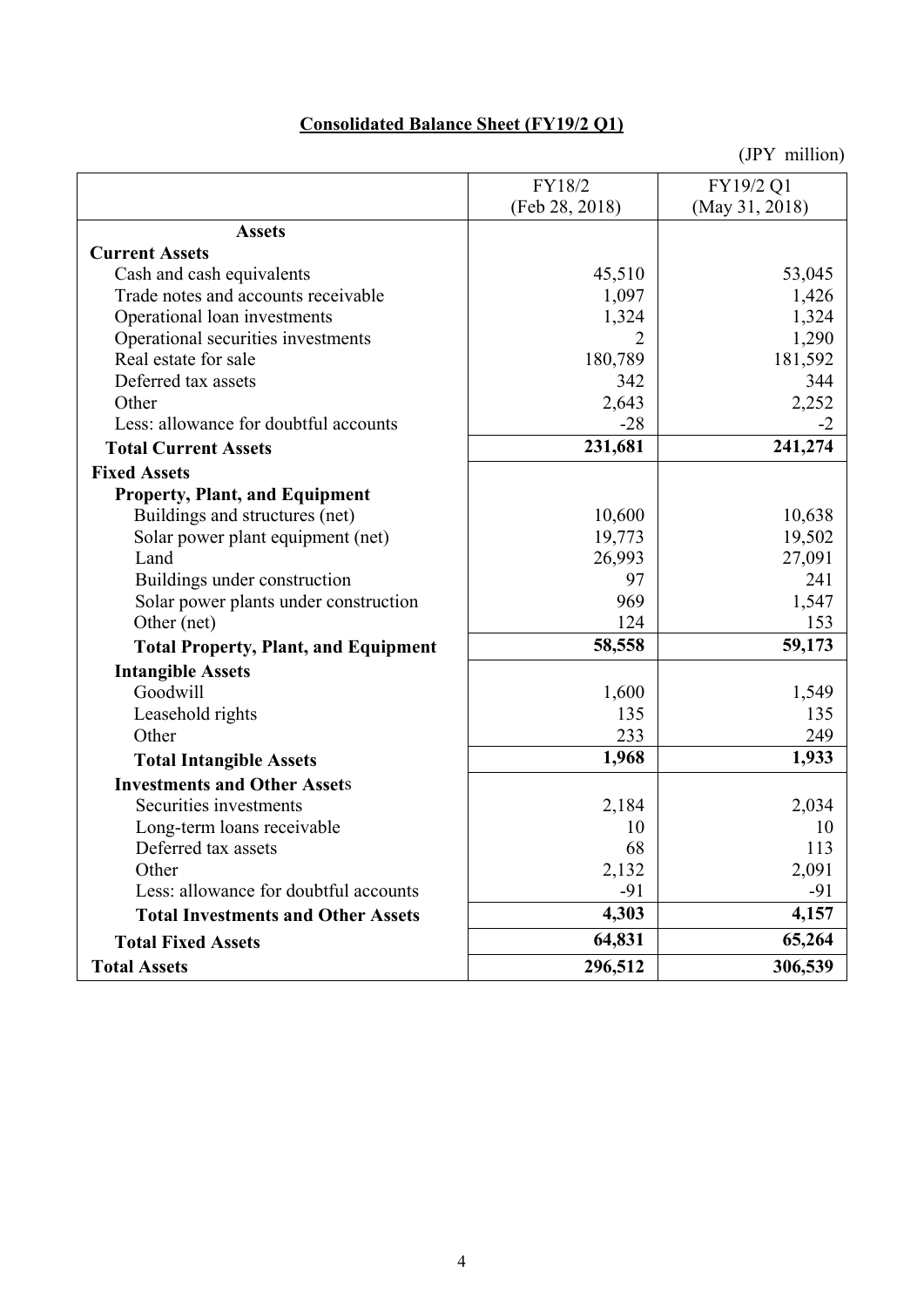|                                                           | FY18/2         | FY19/2 Q1      |
|-----------------------------------------------------------|----------------|----------------|
|                                                           | (Feb 28, 2018) | (May 31, 2018) |
| <b>Liabilities</b>                                        |                |                |
| <b>Current Liabilities</b>                                |                |                |
| Short-term loans                                          | 1,042          | 4,929          |
| Bonds (due within one year)                               | 112            | 112            |
| Long-term loans (due within one year)                     | 4,449          | 5,045          |
| Long-term non-recourse loans (due within                  | 3,921          | 2,937          |
| one year)                                                 |                |                |
| Income taxes payable                                      | 1,609          | 1,128          |
| Deferred tax liabilities                                  | 494            | 492            |
| Accrued bonuses                                           | 34             | 258            |
| Other current liabilities                                 | 4,652          | 4,408          |
| <b>Total Current Liabilities</b>                          | 16,316         | 19,312         |
| <b>Long-Term Liabilities</b>                              |                |                |
| <b>Bonds</b>                                              | 520            | 520            |
| Long-term loans                                           | 112,366        | 121,659        |
| Long-term non-recourse loans                              | 63,588         | 61,190         |
| Deferred tax liabilities                                  | 1,744          | 1,733          |
| Long-term security deposits received                      | 8,492          | 8,040          |
| Other long-term liabilities                               | 758            | 771            |
| <b>Total Long-Term Liabilities</b>                        | 187,470        | 193,915        |
| <b>Total Liabilities</b>                                  | 203,787        | 213,228        |
| <b>Net Assets</b>                                         |                |                |
| <b>Shareholders' Equity</b>                               |                |                |
| Capital                                                   | 26,723         | 26,764         |
| Capital reserve                                           | 11,113         | 11,155         |
| Retained earnings                                         | 54,324         | 54,896         |
| Treasury shares                                           | $-2,995$       | $-2,995$       |
| <b>Total Shareholders' Equity</b>                         | 89,165         | 89,821         |
| <b>Accumulated Other Comprehensive</b>                    |                |                |
| <b>Income</b>                                             |                |                |
| Valuation gain (loss) on other securities                 | 543            | 442            |
| Deferred gain (loss) on long-term interest rate<br>hedges | $-372$         | $-391$         |
| <b>Total Accumulated Other Comprehensive</b>              |                |                |
| <b>Income</b>                                             | 171            | 51             |
| <b>Stock Options</b>                                      | 666            | 694            |
| <b>Minority Interests</b>                                 | 2,722          | 2,744          |
| <b>Total Net Assets</b>                                   | 92,725         | 93,311         |
| <b>Total Liabilities and Net Assets</b>                   | 296,512        | 306,539        |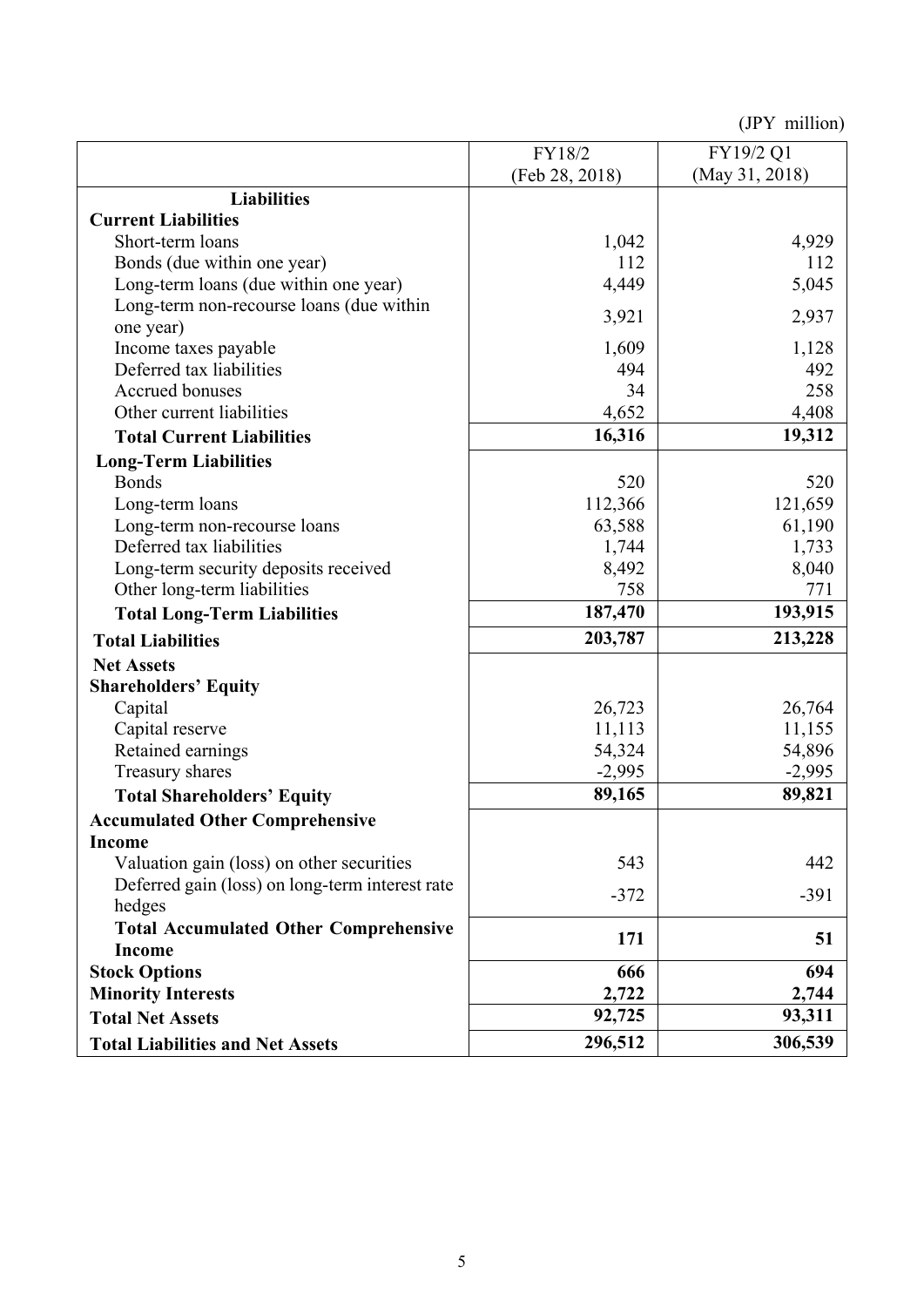# **Consolidated Income Statement (FY19/2 Q1)**

|                                                          | FY18/2 Q1        | FY19/2 Q1        |
|----------------------------------------------------------|------------------|------------------|
|                                                          | (Mar 1, 2017     | (Mar 1, 2018)    |
|                                                          | to May 31, 2017) | to May 31, 2018) |
| Revenue                                                  | 12,915           | 16,108           |
| <b>Cost of Goods Sold</b>                                | 8,574            | 8,653            |
| <b>Gross Profit</b>                                      | 4,341            | 7,454            |
| SG&A                                                     | 1,191            | 1,461            |
| <b>Operating Profit</b>                                  | 3,150            | 5,992            |
| <b>Non-Operating Income</b>                              |                  |                  |
| Interest income                                          |                  |                  |
| Dividend income                                          | 20               | 21               |
| Valuation gain on foreign currency                       |                  | 15               |
| Mark-to-market gain on long-term interest                |                  | 6                |
| rate hedges<br>Other                                     | 17               |                  |
|                                                          | 37               | 14<br>57         |
| <b>Total Non-Operating Income</b>                        |                  |                  |
| <b>Non-Operating Expenses</b>                            |                  |                  |
| Interest expense                                         | 563              | 569              |
| Mark-to-market loss on long-term interest<br>rate hedges | 286              |                  |
| Debt financing-related fees                              | 191              | 226              |
| Other                                                    | 48               | 37               |
| <b>Total Non-Operating Expenses</b>                      | 1,090            | 833              |
| <b>Recurring Profit</b>                                  | 2,097            | 5,217            |
| <b>Extraordinary Gains</b>                               |                  |                  |
| Gain on sale of securities investments                   |                  | $\overline{2}$   |
| Gain on sale of shares in affiliates                     | 1,135            |                  |
| <b>Total Extraordinary Gains</b>                         | 1,135            | $\overline{2}$   |
| <b>Pre-Tax Net Income</b>                                | 3,232            | 5,220            |
| <b>Income Taxes</b>                                      | 1,001            | 1,651            |
| <b>Pre-Minority Interest Net Income</b>                  | 2,231            | 3,568            |
| <b>Net Income Attributable to Minority</b>               |                  |                  |
| <b>Interests</b>                                         | -6               | 21               |
| <b>Net Income</b>                                        | 2,237            | 3,547            |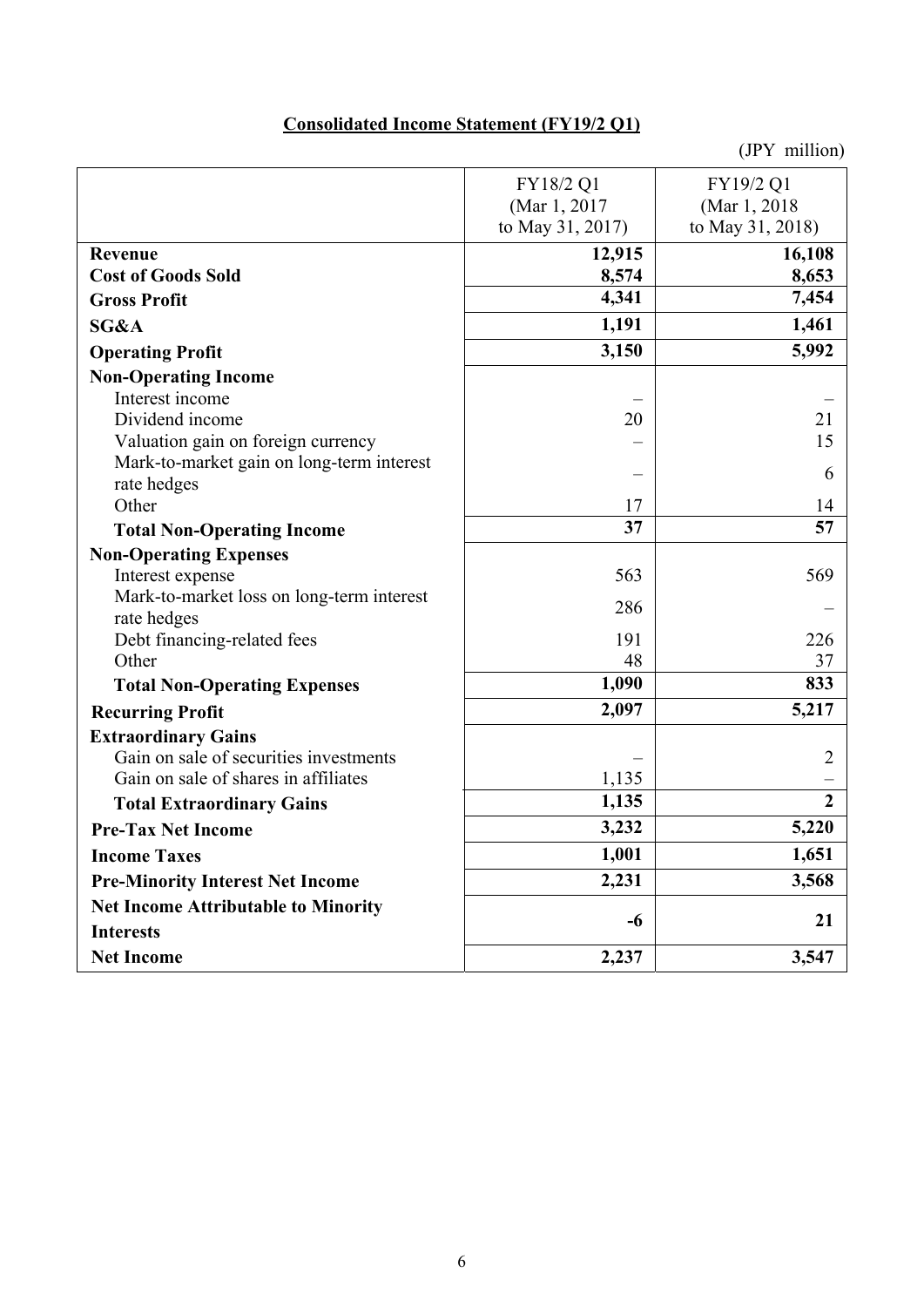| <b>Consolidated Statement of Comprehensive Income (FY19/2 Q1)</b> |
|-------------------------------------------------------------------|
|-------------------------------------------------------------------|

|                                                            | FY18/2 Q1<br>(Mar 1, 2017) | FY19/2 Q1<br>(Mar 1, 2018) |
|------------------------------------------------------------|----------------------------|----------------------------|
|                                                            | to May 31, 2017)           | to May 31, 2018)           |
| <b>Net Income</b>                                          | 2,231                      | 3,568                      |
| <b>Other Comprehensive Income</b>                          |                            |                            |
| Valuation gain (loss) on other securities                  | $-38$                      | $-101$                     |
| Deferred gain (loss) on long-term interest rate<br>hedges  | $-36$                      | $-18$                      |
| Foreign currency translation adjustment                    | $-21$                      |                            |
| <b>Total Other Comprehensive Income</b>                    | $-95$                      | $-119$                     |
| <b>Comprehensive Income</b>                                | 2,135                      | 3,448                      |
| Comprehensive income attributable to<br>shareholders       | 2,154                      | 3,427                      |
| Comprehensive income attributable to minority<br>interests | $-18$                      | 21                         |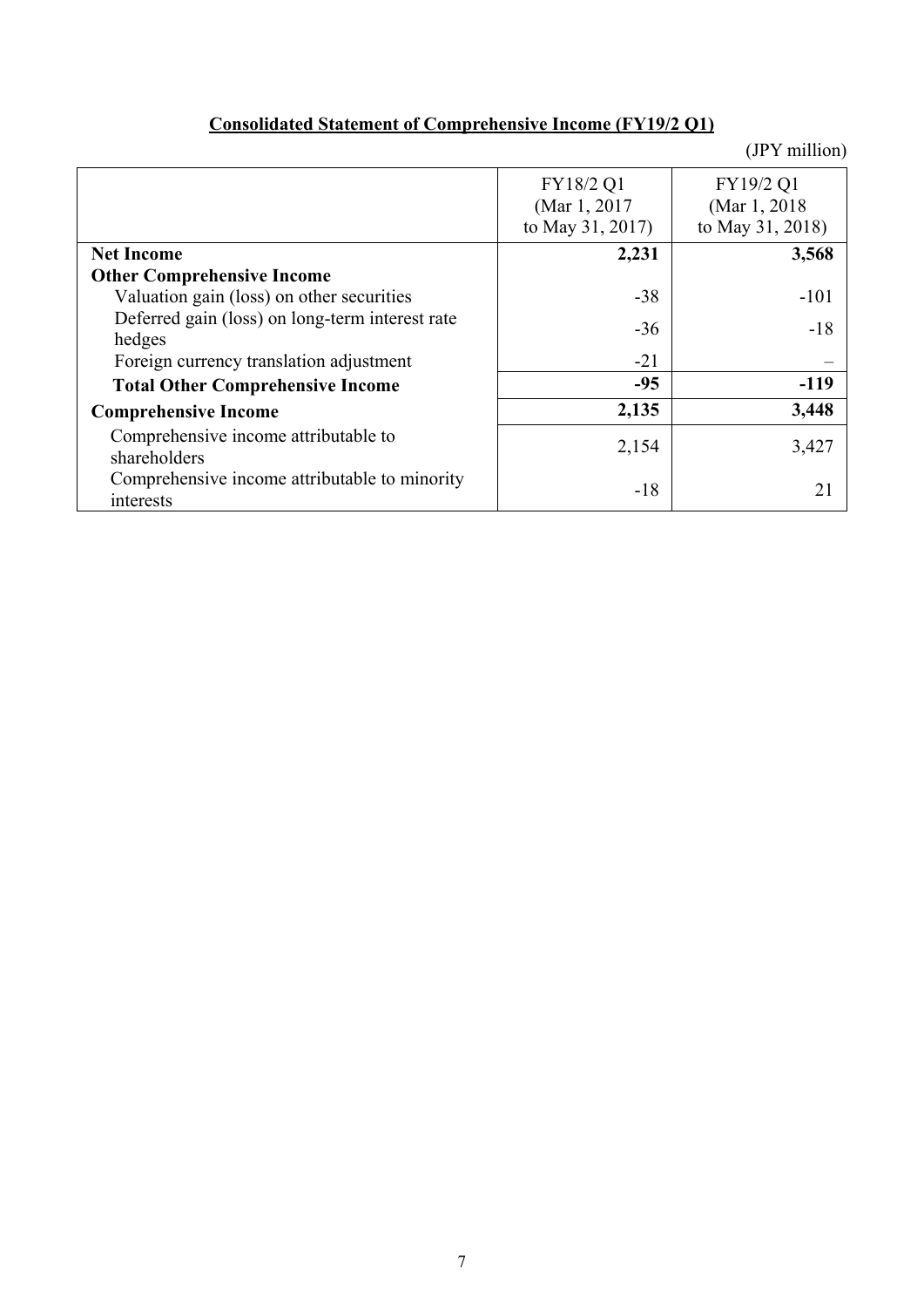|                                                   |                  | (JPY million)    |
|---------------------------------------------------|------------------|------------------|
|                                                   | FY18/2 Q1        | FY19/2 Q1        |
|                                                   | (Mar 1, 2017)    | (Mar 1, 2018)    |
|                                                   | to May 31, 2017) | to May 31, 2018) |
| <b>Cash Flow from Operations:</b>                 |                  |                  |
| Pre-tax net income                                | 3,232            | 5,220            |
| Depreciation                                      | 189              | 394              |
| Share-based compensation expenses                 | 53               | 51               |
| Amortization of goodwill                          | 25               | 51               |
| Increase (decrease) in accrued bonuses            | 138              | 224              |
| Increase (decrease) in allowance for doubtful     | $-4$             | $-26$            |
| accounts                                          |                  |                  |
| Interest and dividend income                      | $-20$            | $-21$            |
| Interest expense                                  | 563              | 569              |
| Loss (gain) on sale of securities investments     |                  | $-2$             |
| Loss (gain) on sale of shares in affiliates       | $-1,135$         |                  |
| Decrease (increase) in trading notes and          | $-623$           | $-329$           |
| receivables                                       |                  |                  |
| Decrease (increase) in operational securities     | 73               | $-562$           |
| investments                                       |                  |                  |
| Decrease (increase) in real estate for sale       | $-2,991$         | $-803$           |
| Decrease (increase) in advances paid              | 200              | 76               |
| Decrease (increase) in prepaid expenses           | $-166$           | $-124$           |
| Decrease (increase) in accounts receivable        | 26               | $-6$             |
| Decrease (increase) in consumption tax receivable | $-158$           | 413              |
| Increase (decrease) in accounts payable           | $-777$           | $-1,234$         |
| Increase (decrease) in accrued expenses           | 38               | 117              |
| Increase (decrease) in deposits received          | 50               | 510              |
| Increase (decrease) in security deposits received | $-52$            | $-497$           |
| Other                                             | 360              | 252              |
| <b>Sub-Total</b>                                  | $-980$           | 4,272            |
| Interest and dividend income received             | 20               | 21               |
| Interest expense paid                             | $-660$           | $-567$           |
| Income taxes paid                                 | $-1,747$         | $-1,953$         |
| <b>Net Cash from (Used for) Operations</b>        | $-3,368$         | 1,772            |

## **Consolidated Cash Flow Statement (FY19/2 Q1)**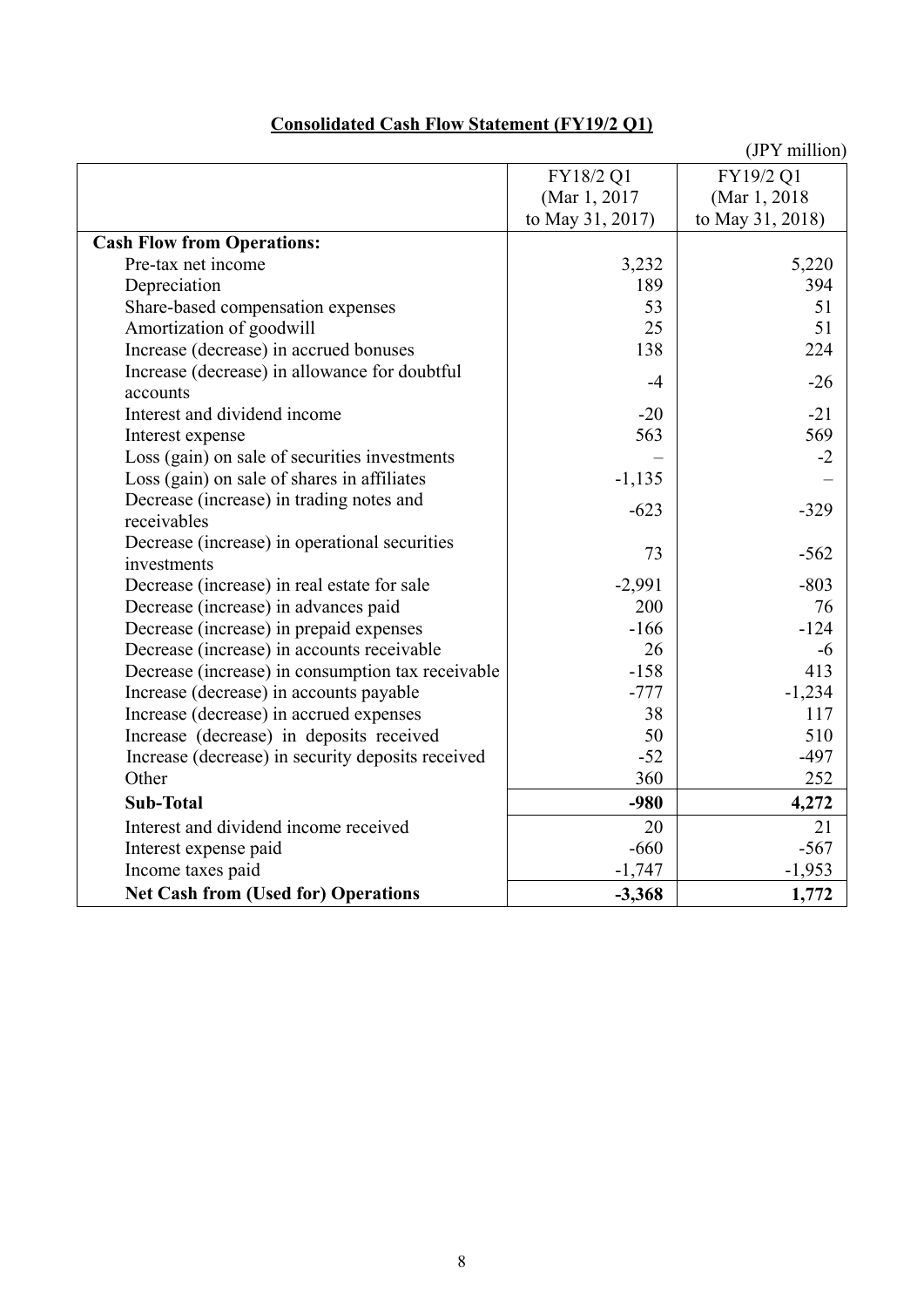|                                                                                        |                 | $\sqrt{1 + \min_{i=1}^{n}}$ |
|----------------------------------------------------------------------------------------|-----------------|-----------------------------|
|                                                                                        | FY18/2 Q1       | FY19/2 Q1                   |
|                                                                                        | (Mar 1, 2017 to | (Mar 1, 2018 to             |
|                                                                                        | May 31, 2017)   | May 31, 2018)               |
| <b>Cash Flow from Investments:</b>                                                     |                 |                             |
| Payments into time deposits                                                            |                 | $-54$                       |
| Redemptions of time deposits                                                           |                 | 9                           |
| Acquisition of securities investments                                                  | $-29$           | $-25$                       |
| Proceeds from sale of securities investments                                           |                 | 32                          |
| Acquisition of property, plant, and equipment                                          | $-879$          | $-733$                      |
| Acquisition of intangible assets                                                       | $-2$            | $-142$                      |
| Payments of security deposits                                                          | $-10$           | $-15$                       |
| Sale of subsidiary shares resulting in change of<br>consolidation scope                | 1,665           |                             |
| Other                                                                                  | $-16$           | $-23$                       |
| <b>Net Cash from (Used for) Investments</b>                                            | 727             | $-953$                      |
| <b>Cash Flow from Financing:</b>                                                       |                 |                             |
| Net increase (decrease) in short-term loans                                            | 580             | 3,887                       |
| Proceeds from long-term loans                                                          | 18,630          | 13,212                      |
| Repayment of long-term loans                                                           | $-5,093$        | $-3,248$                    |
| Proceeds from long-term non-recourse loans                                             |                 | 3,500                       |
| Repayment of long-term non-recourse loans                                              | $-9,023$        | $-7,082$                    |
| Proceeds from employee exercise of stock options                                       | 6               | 59                          |
| Share buyback                                                                          | $-1,499$        |                             |
| Dividends paid                                                                         | $-2,402$        | $-2,895$                    |
| <b>Net Cash from (Used for) Financing</b>                                              | 1,198           | 7,433                       |
| <b>Effect of Exchange Rate Changes</b><br>on Cash and Cash Equivalents                 | $-3$            |                             |
| <b>Increase (Decrease) in Cash and Cash Equivalents</b>                                | $-1,447$        | 8,253                       |
| <b>Cash and Cash Equivalents at Beginning of Period</b>                                | 41,369          | 39,365                      |
| <b>Cash and Cash Equivalents Resulting from</b><br><b>Exclusion from Consolidation</b> | $-689$          | $-760$                      |
| <b>Cash and Cash Equivalents at End of Quarter</b>                                     | 39,232          | 46,857                      |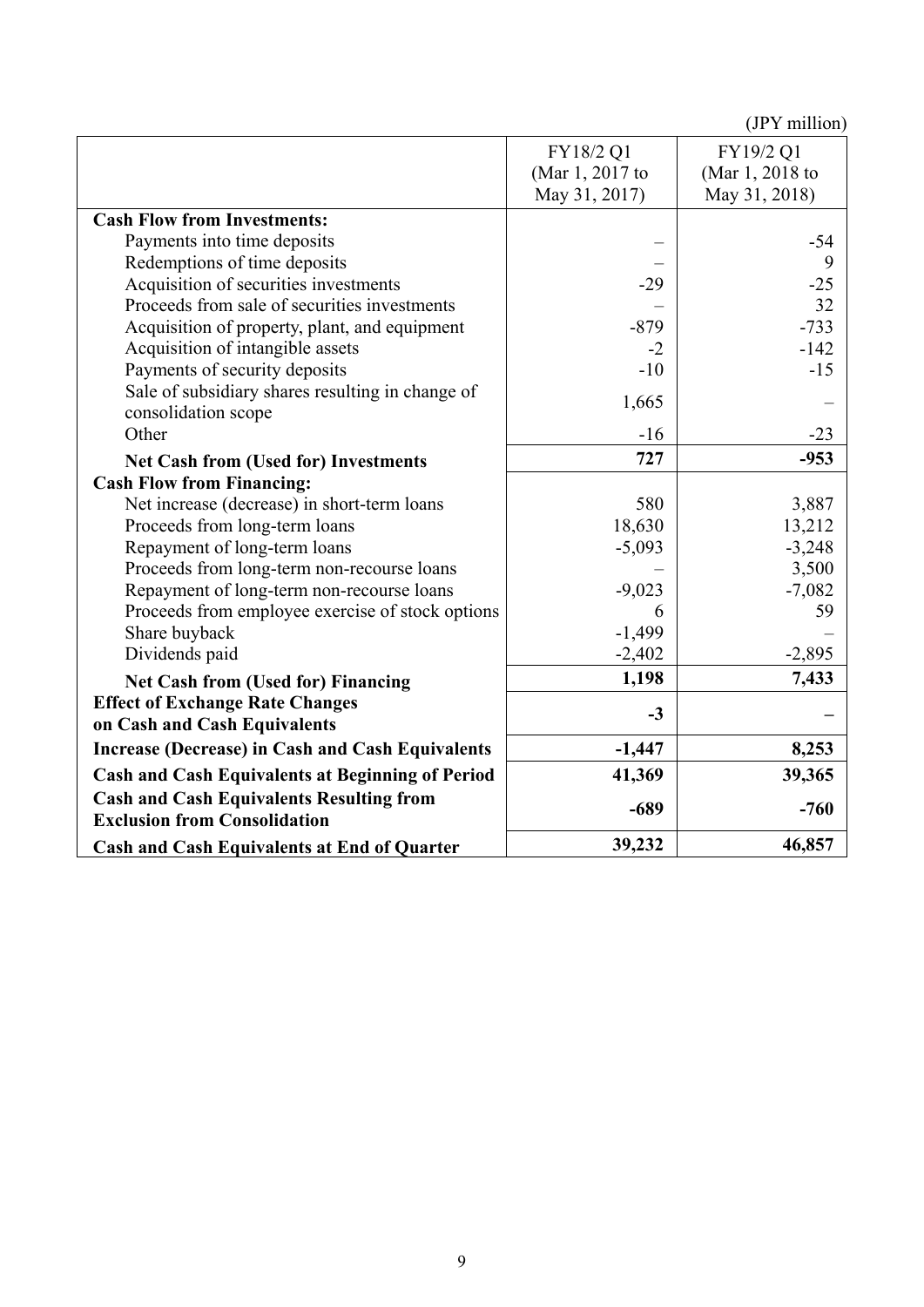| (Mar 1, 2018 to May 31, 2018)                                                                                                                                                                                                                                                                                     |                     |                |                 |                | $(JP_1 \text{ million})$ |                                                                         |
|-------------------------------------------------------------------------------------------------------------------------------------------------------------------------------------------------------------------------------------------------------------------------------------------------------------------|---------------------|----------------|-----------------|----------------|--------------------------|-------------------------------------------------------------------------|
|                                                                                                                                                                                                                                                                                                                   |                     | Segment        |                 |                |                          |                                                                         |
|                                                                                                                                                                                                                                                                                                                   | Asset<br>Management | Value-Add      | Clean<br>Energy | Total          | Adjustment <sup>2</sup>  | Amount<br>Recorded in<br>Consolidated<br>Financial<br><b>Statements</b> |
| Revenue<br>Revenue from<br>External<br>Customers                                                                                                                                                                                                                                                                  | 550                 | 14,546         | 1,012           | 16,108         |                          | 16,108                                                                  |
| Inter-Segment<br>Activities or<br>Reclassifications                                                                                                                                                                                                                                                               | 243                 |                |                 | 243            | $-243$                   |                                                                         |
| Total                                                                                                                                                                                                                                                                                                             | 793                 | 14,546         | 1,012           | 16,351         | $-243$                   | 16,108                                                                  |
| Segment $P\&L^1$                                                                                                                                                                                                                                                                                                  | 454                 | 5,105          | 421             | 5,980          | 11                       | 5,992                                                                   |
| Segment P&L<br>$De$ tails <sup>1</sup><br><b>Stock Earnings</b><br>(Rental Income,<br>Ongoing AM<br>Fees, FIT Solar<br>Power Sale<br>Earnings, etc.)<br><b>Flow Earnings</b><br>(Profits on Value-<br>Add Real Estate<br>Sales, Profits on<br><b>Solar Power Plant</b><br>Sales, AM<br>Performance<br>Fees, etc.) | 398<br>56           | 2,310<br>2,794 | 421             | 3,129<br>2,851 |                          |                                                                         |
| <b>Segment Assets</b>                                                                                                                                                                                                                                                                                             | 1,805               | 241,969        | 26,687          | 270,463        | 36,076                   | 306,539                                                                 |
| Other                                                                                                                                                                                                                                                                                                             |                     |                |                 |                |                          |                                                                         |
| Depreciation                                                                                                                                                                                                                                                                                                      |                     | 127            | 261             | 388            | 5                        | 394                                                                     |
| Increase in<br>Property, Plant,<br>and Equipment<br>and Intangible<br>Assets                                                                                                                                                                                                                                      |                     | 345            | 669             | 1,014          | 11                       | 1,025                                                                   |

#### **Revenue, P&L, and Assets by Segment (Current FY19/2 Q1)**   $(M_{\text{on}} 1, 2019 \text{ to } M_{\text{ev}} 21, 2019)$  (JDV million)

<sup>1</sup> Segment P&L is on an Operating Profit basis.

<sup>2</sup> The Adjustment to Segment P&L (JPY 11 million) reflects transaction eliminations and corporate expenses that were not allocated to the segments. The Adjustment to Segment Assets (JPY 36,076 million) reflects corporate assets, such as cash and cash equivalents, that were not allocated to the segments. The Adjustment to Depreciation (JPY 5 million) reflects depreciation of corporate assets that were not allocated to the segments. The Adjustment to Increase in Property, Plant, and Equipment and Intangible Assets (JPY 11 million) reflects corporate assets that were not allocated to the segments.